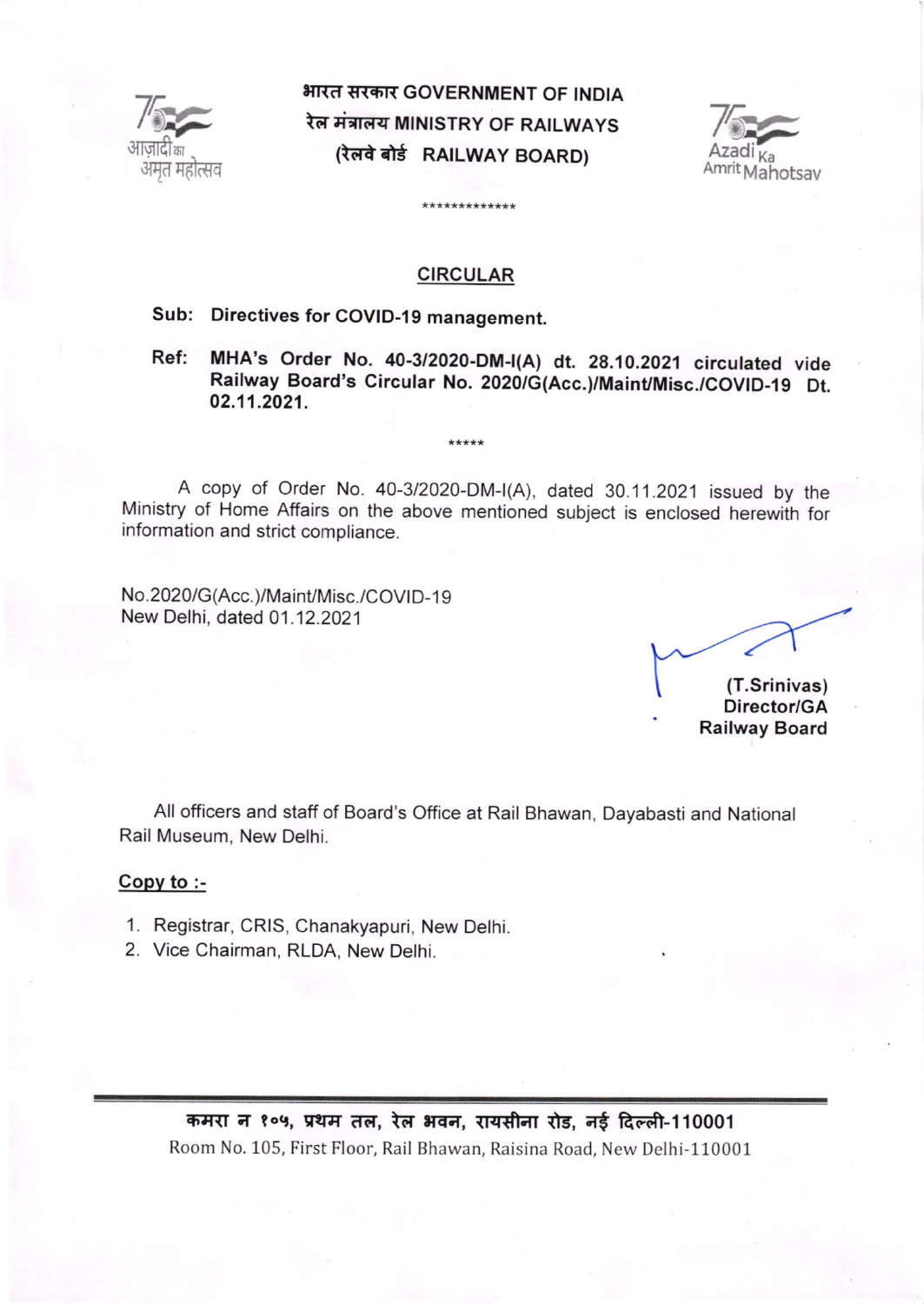No. 40-3/2020-DM-I(A) Government of India Ministry of Home Affairs

> North Block, New Delhi-110001 Dated 30<sup>th</sup> November, 2021

## **ORDER**

Whereas, an Order of even number dated 28<sup>th</sup> September, 2021, was issued to ensure compliance to the containment measures for COVID-19, as conveyed vide Ministry of Health & Family Welfare (MoHFW) DO No. Z.28015/85/2021-DM Cell dated 21<sup>st</sup> September, 2021, which was further extended for a period upto 30.11.2021 vide Order of even number dated 28.10.2021;

And whereas, considering the emergence of highly mutant COVID-19 variant cases in few countries of Africa, MoHFW vide DO No. B.1.1529 25/S(HFW)/CVariant/2021dated 25th November, 2021, has issued an advisory to all States and Union Territories (UTs), for rigorous screening and testing of all international arrivals, as per their guidelines issued from time to time. Further the contacts of these international travelers must also be closely tracked and tested as per MoHFW guidelines and the samples of travelers turning positive are sent to the designated INSACOG Genome Sequencing Laboratories (IGSLs) promptly, as per the Indian SARS-CoV-2 Genomics Consortium (INSACOG) Guidance Document. State Surveillance Officers must also establish a close coordination with their designated/ tagged IGSLs for expediting results of genomic analysis, and the States/UTs should immediately undertake necessary public health measures, in case presence of Variants of Concern/Variants of interest (VOCs/Vols) is reported by the INSACOG network;

Whereas, in exercise of the powers conferred under section  $6(2)(i)$  of the Disaster Management Act, 2005 (DM Act), National Disaster Management Authority (NDMA) has directed the undersigned to issue an Order, for containment of COVID-19 in the country;

Now, therefore, in exercise of the powers, conferred under Section  $10(2)(1)$  of the DM Act, the undersigned, hereby directs that the Order of the Ministry of Home Affairs of even number, dated 28<sup>th</sup> September, 2021, to ensure compliance with the Prompt & Effective Containment Measures for COVID-19, as conveyed vide Ministry of Health & Family Welfare (MoHFW) DO No. Z.28015/85/2021-DM Cell, dated 21st September, 2021, will remain in force upto the 31<sup>st</sup> December, 2021. Further it is directed to ensure strict compliance to the aforesaid MoHFW advisory (Annexure-I) dated 25th November, 2021.

 $lnh^{02}$ **Union Home Secretary** 

and, Chairperson, National Executive Committee (NEC)

To:

- 1. The Secretaries of Ministries/ Departments of Government of India
- 2. The Chief Secretaries/Administrators of States/Union Territories
	- (As per list attached)